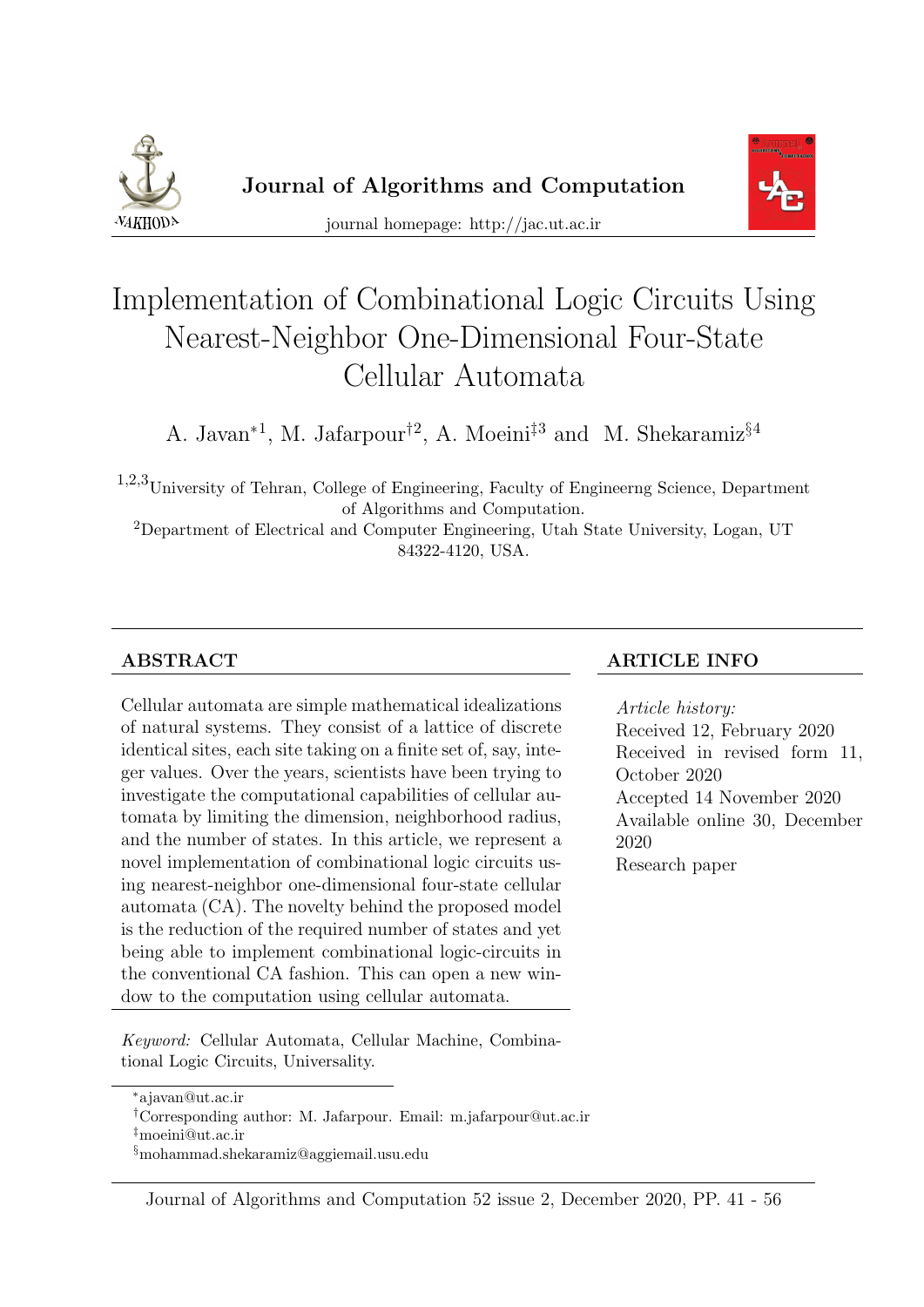AMS subject Classification: 68Q80.

# 1 Introduction

Cellular automata A is formally a tuple  $(d, S, N, f)$ , where d is the dimension of space, S is a finite set of states, N a finite subset of  $Z^d$  is the neighborhood, and  $f: S^N \to S$ is the local rule or transition function of the automaton. A configuration of a cellular automaton is a coloring of the space by  $S$ , which is an element of  $S^Z$ . The global rule  $G: S^{Z^d} \to S^{Z^d}$  of a cellular automaton maps a configuration  $c \in S^{Z^d}$  to the configuration  $G(c)$  obtained from applying f uniformly in each cell: for all position  $z \in Z^d$ ,  $G(c)(z) = f(c(z + v_1), ..., c(z + v_k))$  where  $N = \{v_1, v_k\}$ . A space-time diagram of a given cellular automaton is a mapping  $\Delta \in S^{N \times Z^d}$  such that for all time step  $t \in N$ ,  $\Delta(t+1) = G(\Delta(t))$  [\[24\]](#page-12-0). In other words, cellular automaton (CA) is discrete dynamic systems having a simple structure but with complex self-organizing behaviors [\[37\]](#page-13-0). Such complex behaviors are achieved by encoding computing devices of the universal class of machines.

Cellular automaton is considered to be used in computer processor implementations, cryptography, error correction, etc. [\[8,](#page-10-0) [19,](#page-11-0) [32\]](#page-13-1). Theoretically, any cellular automaton can be defined as discrete n-dimensional lattice of cells. Based on this definition, it can be imagined as one-dimensional, two-dimensional, , n-dimensional CA. The atomic components of the lattice can be differently shaped: for example, a 2D lattice can be composed of triangles, squares, or hexagons. Usually homogeneity is assumed. All cells are qualitatively identical [\[4\]](#page-10-1).

As the simplest class, one-dimensional (1D) automaton is assumed as a sequence of cells which take on a finite set of possible values (states) in discrete time steps according to deterministic and predefined rules involving neighbor cell(s) [\[36\]](#page-13-2).

Regardless of designing any class of cellular automaton, the main goal is to achieve universal automata.

According to Davis [\[11\]](#page-11-1), a universal program  $\Phi$  is a program that can compute the output based on the given inputs  $x_1, x_2, ..., x_n$  and desired function  $\Psi^{(n)}$  as follows:

 $\Phi^{(n)}(x_1, x_2, ..., x_n, y) = \Psi^{(n)}_{\rho}(x_1, x_2, ..., x_n)$  where  $\#(\rho) = y$ .

In [\[10,](#page-11-2)[34\]](#page-13-3), universality is the property described as the capability of performing different tasks with the same underlying construction by just programming them in a different way. Universal systems are effectively capable of emulating any other system. Although digital computers are universal, proving that idealized computational systems are universal can be extremely difficult and technical. Nonetheless, any system that can be translated into another system, which is known to be universal, must itself be universal. For example, a universal Turing machine (UTM) is a Turing machine that can simulate an arbitrary Turing machine on arbitrary input.

Specific universal Turing machines, universal cellular automata (in both one and two dimensions), and universal cyclic tag systems are known, although the smallest universal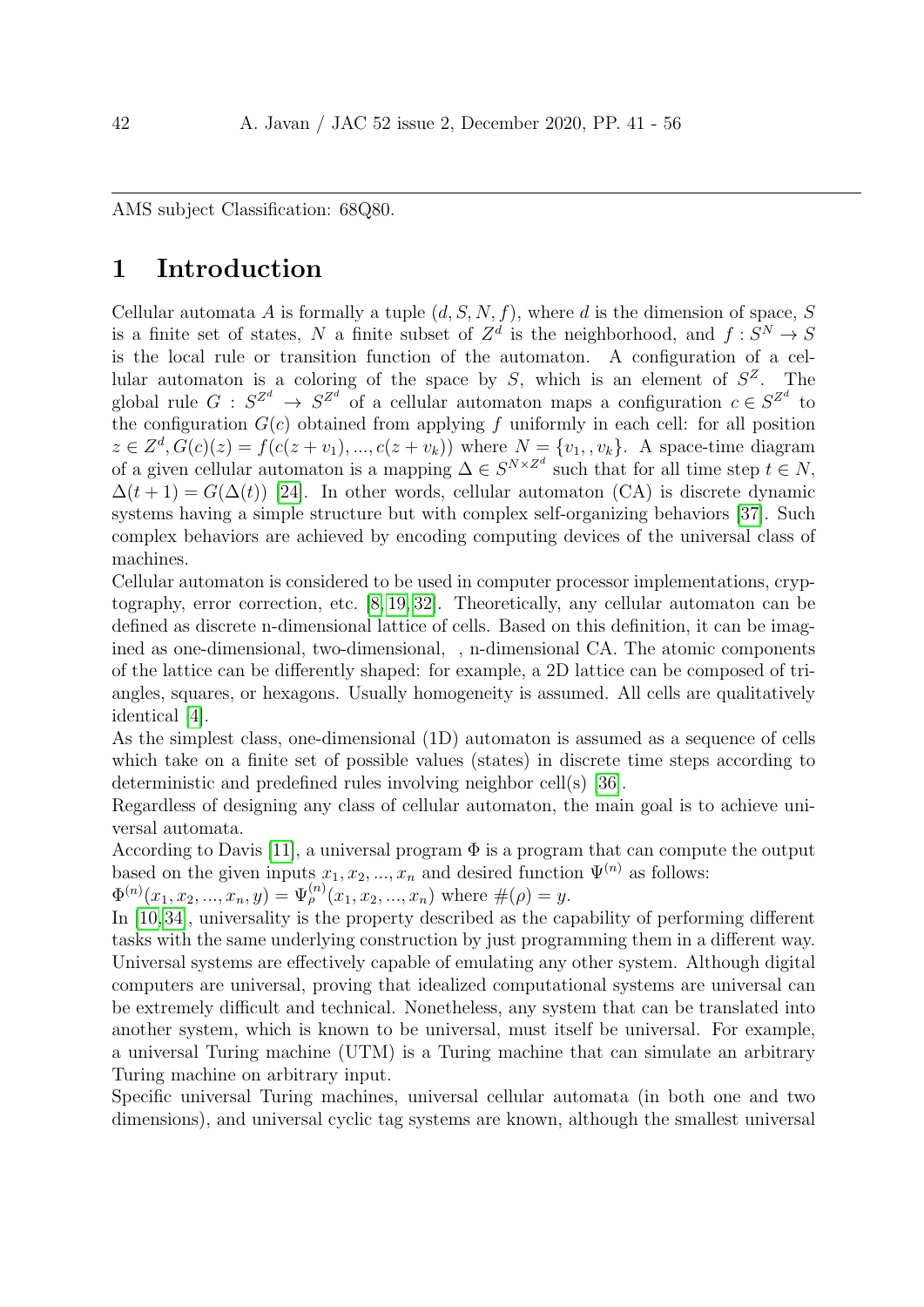example is known only in the case of elementary cellular automata [\[10,](#page-11-2) [34\]](#page-13-3). Any CA regardless of beig universal or not, leads to diversity of behaviors for which it is designed. Wolfram classified all CA behaviors in four groups [\[35\]](#page-13-4)

- 1. The ones that spatially have homogenous state
- 2. The ones that have a sequence of simple stable or periodic structures
- 3. The ones that have chaotic aperiodic behavior
- 4. The ones with complicated localized structures, some propagating

As being the simplest type of complex machines, universal machines are the sum of all behaviors.The notion and construction of a universal cellular automaton are as old as the formal study of the object itself, starting with the work of von Neumann [\[25\]](#page-12-1) on selfreproduction in the 1940s, and using cellular automata under suggestions by Ulam [\[33\]](#page-13-5). Originally, universality consisted of cells with four orthogonal neighbors and 29 possible states as proposed by von Neumann [\[33\]](#page-13-5). Throughout the years, however, it was shown that cells consisting of fewer neighbors and less number of possible states would also be capable of simulating a universal Turing machine. Ollinger reviews such evolution over time, in detail [\[25\]](#page-12-1).

Further works based on the idea of von Neumann leads to various improvements and discussions on the encoding of Boolean circuits, the different organs that compose the machine and the transmission of signals. Some of these works are included in [\[1,](#page-10-2) [5–](#page-10-3)[7,](#page-10-4) [18,](#page-11-3) [24,](#page-12-0) [30,](#page-12-2) [31\]](#page-12-3).

As it is mentioned before, construction of a universal CA started with the work of Neumann [\[12,](#page-11-4) [26,](#page-12-4) [28,](#page-12-5) [33\]](#page-13-5) and continued by others including Codd [\[9\]](#page-10-5). Following the principle of von Neumanns idea on self-reproduction, Codd was able to reduce drastically the complexity of the automaton. Codd's two-dimensional rule used eight states with the von Neumann neighborhood. Signals were conveyed by pairs of states (an oriented particle) moving between walls and reacting upon collision. This cellular automaton was also universal for Boolean circuits and so intrinsically universal [\[9,](#page-10-5) [25\]](#page-12-1).

Following the work of Turing, a Turing-universal cellular automaton is an automaton encompassing computational power of the class of Turing machines, completely. Smith III simulated such an automaton using CA with the first neighbors and 18 states [\[29\]](#page-12-6). However, Turing-universality is not the only reasonable kind of universality which one might expect from cellular automata [\[33\]](#page-13-5). More literally, a machine is computationally universal if it is able to compute any computable function (indicated as a part of the entry). This corresponds also to the common approach of the computer, the hardware is universal and the program to be executed is stored in main memory (like the data to process), and is part of the input as far as the hardware/operating system is concerned [\[14\]](#page-11-5). The Game of Life introduced by Conway [\[3,](#page-10-6) [15\]](#page-11-6) is certainly among the most famous cellular automata and the first rule which is proved that is universal by analysis of a given rule rather than on purpose construction. A modern exposition of the Game of Life universality and a proof of its intrinsic universality are presented by Durand [\[13\]](#page-11-7).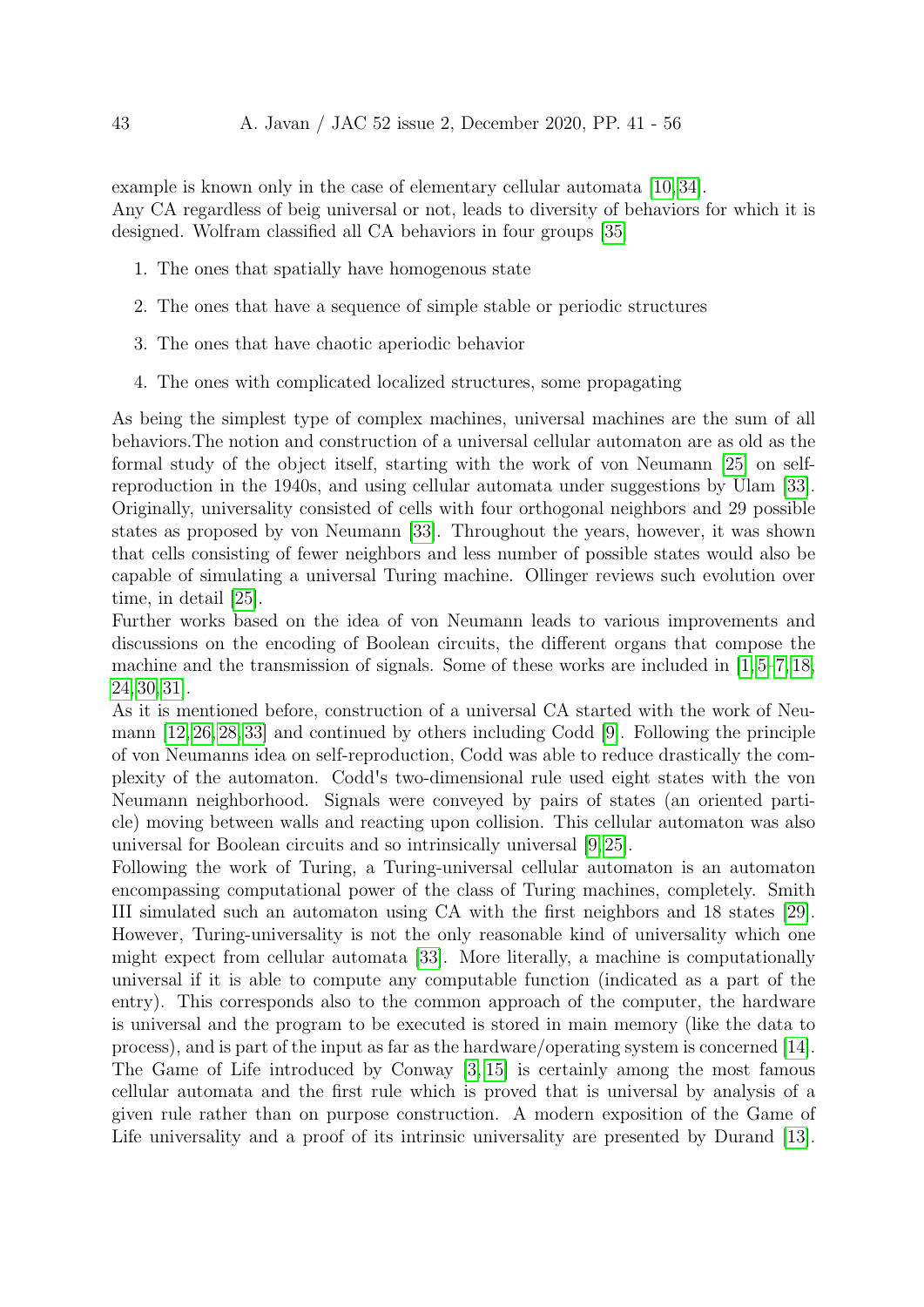In [\[22\]](#page-12-7), it was shown that intrinsic universality of one-dimensional Cellular Automata for the nearest neighbor is possible by only four states, with a similar proving approach to [\[10\]](#page-11-2).

Recent signs of progress are reviewed in the following researches. In [\[16\]](#page-11-8), the construction of small and simple two-dimensional reversible cellular automata was improved. Ollinger used simulation techniques between cellular automata and strong intrinsically universal cellular automata, showing that it can be constructed with few states (i.e. 6 states) [\[23\]](#page-12-8). Cook [\[10\]](#page-11-2) and Wolfram [\[34\]](#page-13-3) showed that very small universal cellular automata cannot be constructed, but rather they have to be obtained by analysis. Cook was able to prove the Turing-universality of the two-states first-neighbors so-called rule 110 by analyzing signals generated by the rule and their collisions.

In 2006, Neary and Woods proved the prediction problem of the rule 110 being P-complete via careful analysis and modification of Turing machines simulation techniques by tag systems [\[20\]](#page-11-9). Banks constructs a family of very small cellular automata (two-dimensional, von Neumann neighborhood, very symmetric, four to two states) simulating Boolean circuits in a very simple and modern way (signals moving in wires, Boolean gates on collisions). He identified and explicitly used the property of intrinsic universality and gave a transformation to construct relatively small universal one-dimensional cellular automata with large neighborhoods starting from two-dimensional ones (re-encoding it into a one-dimensional first-neighbors automaton with 18 states) [\[33\]](#page-13-5). Construction of a twodimensional four state universal cellular automaton in the spirit of Banks is provided by Noural and Kashef [\[21\]](#page-12-9).

The limits of constructed small intrinsically universal cellular automata are converging towards analyzed cellular automata. Using particles and collisions, the authors in [\[10,](#page-11-2)[34\]](#page-13-3) were able to construct a four-state first-neighbors one-dimensional intrinsically universal cellular automaton. It is shown in [\[34\]](#page-13-3) that "AND" and "NOT" gates can be implemented by 1D nearest neighbor CA using five states.

In this paper, we offer an improvement to the five-state 1D nearest neighbor CA [\[34\]](#page-13-3)(pages 667-668) by presenting an algorithm that relies on less number of states (four states) for such cellular automata. In addition, we show that the presented model will be universal in terms of combinational Boolean circuits. However, the Turing universality of the proposed CA is an issue that remains open for future studies. in order to take steps towards Turing universality, the CA should simulate all the bahaviours of the Turing machine including the memory. The digital circuits fall into two categories of combinational and sequential. The combinational Boolean circuits are referred as time-independent logic [\[27\]](#page-12-10), in which the output is a pure function of the present input only. While for the sequential circuits, the output depends on the history of the input, as well. In other words, the sequential logic has memory, while the combinational logic has not.

In order to achieve this, we use NAND and NOR gates, because they are universal gates. This means that they can simulate any other gates [\[17\]](#page-11-10). This paper is organized as follows. We first present the Definition of the Problem in Section 2. CA rules are covered in Section 3. Then we will discuss the proposed cellular construction algorithm in Section 4. In Section 5, analysis of the algorithm is covered. Section 6 discusses halting. Section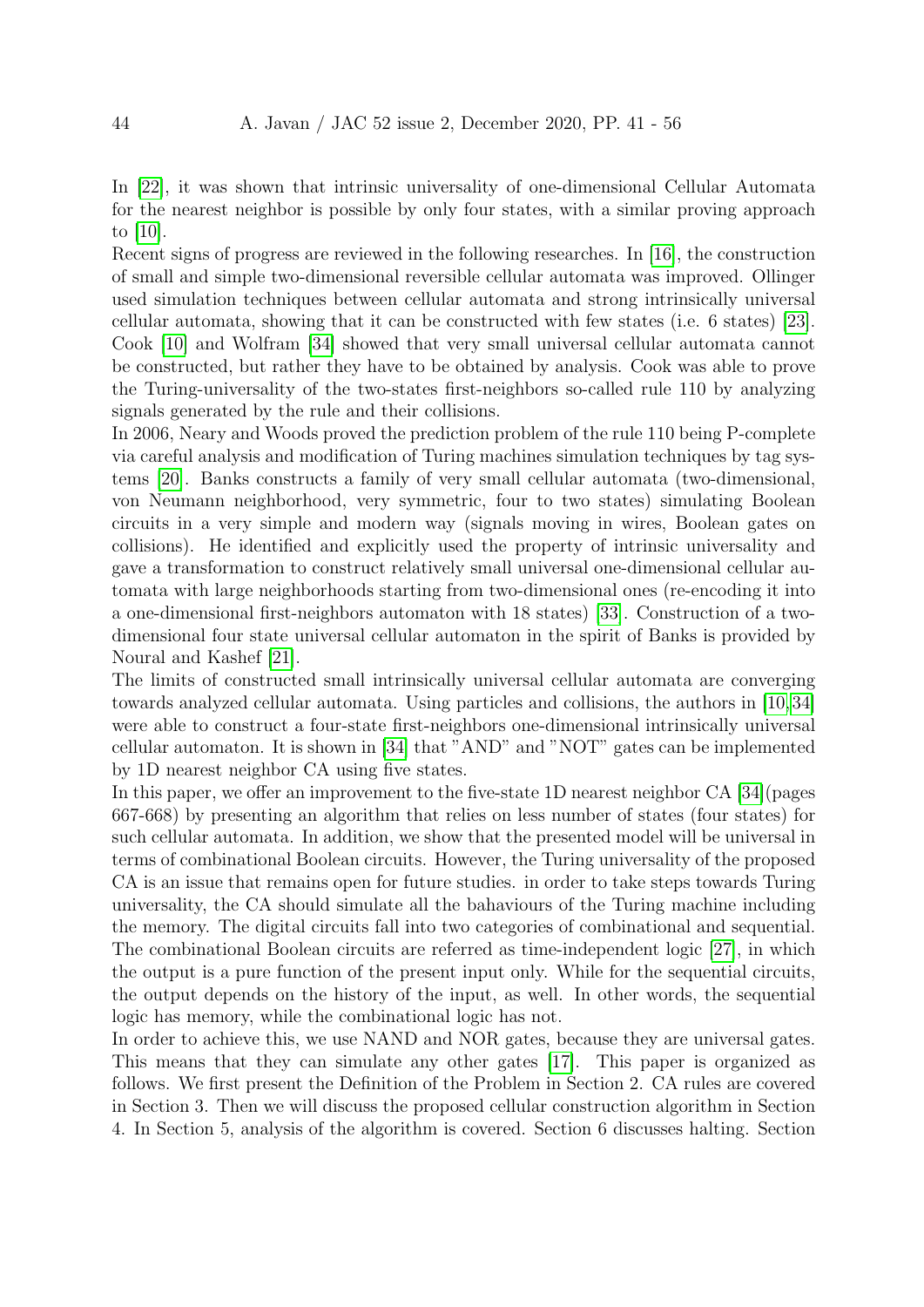

Figure 1: Four States of the proposed CA

7, will cover the reduction of the length of the expression. Cell (memory) and time complexities will be discussed in Section 8, and Section 9 illustrates future work. Finally, the conclusion is covered in Section 10.

# 2 Problem Definition

The ideal end to this paper is to construct a computational machine or a computational decision making machine. The ideal automaton is achieved only when the behavior is universal. As it is discussed in the previous section, the computational constructions could be considered universal in several aspects including Turing universality and any other types of universality such as the one that this paper is following. This paper is aimed to focus on implementation of a cellular automata which is universal in the scope of combinational logic circuits. This means that, the proposed CA can implement any type of combinational logic circuits. Let the proposed CA be named as CLA (i.e. Cellular Logic Automata). This paper does not claim to propose a Turing-universal CA but claims that the proposed model (i.e. CLA) can take an effective step towards universality in terms of logic circuits in the future.

# 3 CA Rules

According to formal definition, The CA rules as one of main components of CAs, are used to determine the state of a cell in the next generation based on its own and neighbors previous states. The CA rules can be categorized into four main groups. These four groups are commutative, NAND, conversion, and reduction rules. The state denoted by X represents "dont-care", (this notation is considered in formal notations of logic circuits design [\[17\]](#page-11-10)) which can be replaced by any of the four possible states ("C" stands for Commutation/Carry, and "N" stands for NAND). Since this is the first place that it was shown, we need to talk about it here.

#### 3.1 Moving Forward Rules

These rules are used to move forward the 0 or 1 values. In order for a forward rule to be activated, a "C"-containing cell has to be placed to the right of a  $(0/1)$ -containing cell. In this case, the values of the two cells are exchanged. This Rule is illustrated in Figure [2.](#page-5-0) In the first image from left, the middle cell contains 0 and its nearest neighbor on the right hand contains "C". Thus the values of these two cells will be exchanged and the value will go forward eventually. In Figure [2](#page-5-0) the case is shown for other possibilities too.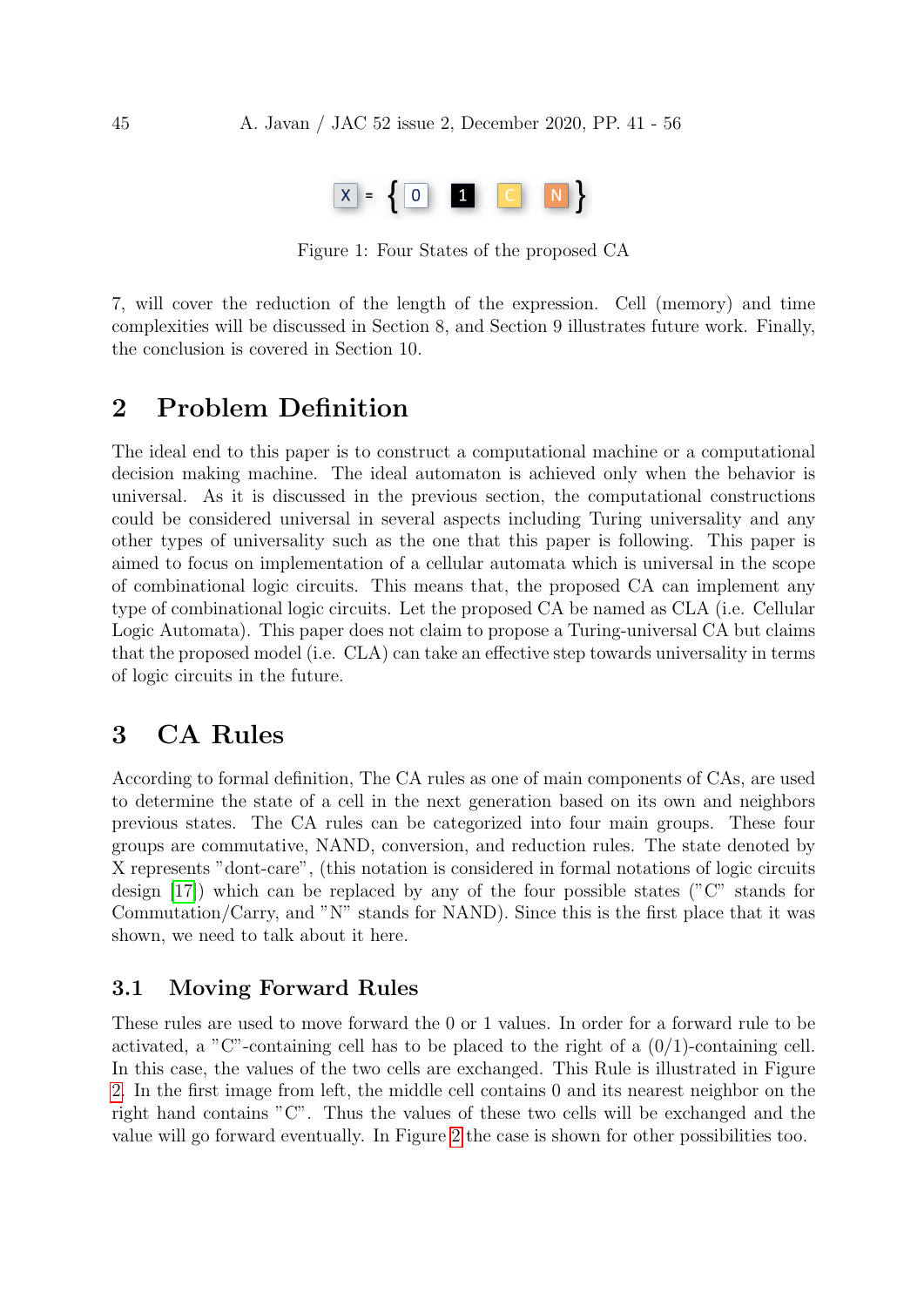

<span id="page-5-0"></span>Figure 2: The Moving Forward Rules

#### 3.2 NAND Rules

The NAND rules are applied when two  $(0/1)$ -containing cells are placed adjacent to one another, regardless of the values of other cells. It is noteworthy that this group of rules is the only group of rules that need to be changed in case of a NOR-equivalent implementation. Figure [3](#page-5-1) shows the NAND operation. For example, if two neighbor cells contain 0, the left cell in the next step will take the state 1  $((0 \wedge 0)' = 1)$ .



<span id="page-5-1"></span>Figure 3: The NAND Rules

#### 3.3 Conversion Rules

The NAND operation is executed through conversion rules. The NAND operation does not require taking into account the status of the state of the front cell, since the  $(0/1)$ containing cells are adjacent to each other only when the state of the next cell is N. Figure [4](#page-5-2) shows the conversion rules and how they work.



<span id="page-5-2"></span>Figure 4: The Conversion Rules

#### 3.4 Reduction Rules

As mentioned earlier, a NAND operation is activated only when two adjacent cells contain 0/1 values and the nearest neighbor to the right cell contains N.the execution of NAND rules might lead to N-containing cells are adjacent to each other. Therefore, the states of such cells will have to be converted to "C". This rule is illustrated in Figure [5.](#page-6-0)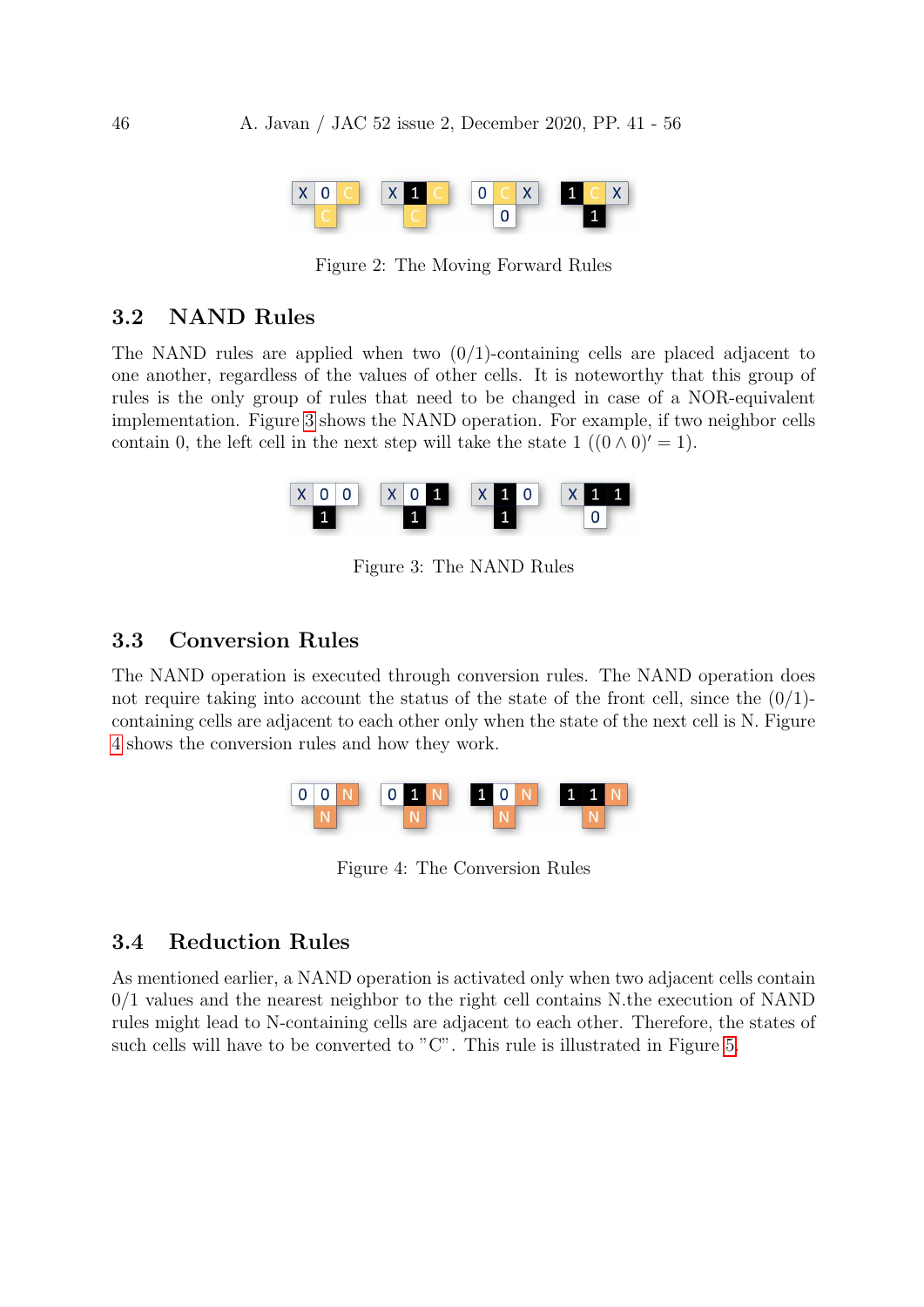<span id="page-6-0"></span>

Figure 5: The Reduction Rules

# 4 The Proposed Cellular Construction Algorithm

It is straightforward to show that NAND and NOR gates are universal gates. This is essentially due to the fact that we can use either of them to implement all digital circuits. Without loss of generality, here we use the NAND gate to represent Boolean functions. In this section, we present our proposed Cellular Construction Algorithm in five steps which will make the logic circuit work. This algorithm forms the logic circuit and shows how the inputs must be ready for the process. The central logic to this five-step cellular construction algorithm is to use various cell combinations to indicate the current state of the system. In other words, the cells are controlled such that each state would represent a specific function.The steps of the algorithm are shown in algorithm [1](#page-6-1) .

<span id="page-6-1"></span>

| <b>Algorithm 1 Cellular Construction Algorithm</b>                        |                                        |
|---------------------------------------------------------------------------|----------------------------------------|
| <b>Input:</b> Logic Circuit's Boolean Expression $f(x_1, x_2x_n)$         |                                        |
| <b>Input:</b> $XY = \{x_i \; Values, \forall i \in 1 \ldots n\}$          |                                        |
| <b>Output:</b> Corresponding Cellular Automatas Cells                     |                                        |
| 1: $TINf \leftarrow CoverToTwoInputNAND(f)$                               | $\triangleright$ Representation of the |
| Boolean expression in terms of NAND gates. In this step, all AND, OR, and |                                        |
| NOT gates of the Boolean function are converted to two-input NAND gates.  |                                        |

- 2:  $POTINf \leftarrow PostOrder(TINf)$   $\rightarrow$  **Post-order expression.** The resulting function from step 1 is expressed in terms of variables and NAND symbol (').
- 3:  $Cf \leftarrow \text{CoverToCells}(\text{POTIMf})$   $\triangleright$  Expression formatting. At this stage, three carrier states "CCC" are added before every variable, while one carrier state "C" is added before every NAND symbol ('). We also replace every NAND operator with the state "N". In addition, two "CN" cells will be added to the end of the CA cells.
- 4:  $CA \leftarrow ReplaceValues(Cf, XV) \triangleright$  Variable initialization. At this stage, all variables are initialized to either 0 or 1 based on the input values.
- 5: return  $CA$   $\triangleright$  The string resulting from the above four-step algorithm would always consist of a maximum of four different states: States "0" and "1" for representing the bits, one state "N" for representing the NAND operand, and state "C" for representing the carrier symbol. Each character of the resulting string is then placed into an individual cell. Finally, by applying the rules given in section 2, the result of the Boolean expression (Logic circuit) will appear in the second last cell following by a "N" cell, while the other cells will contain the state " $C$ ".

In order to have a better understanding of the proposed CA, here we present the modeling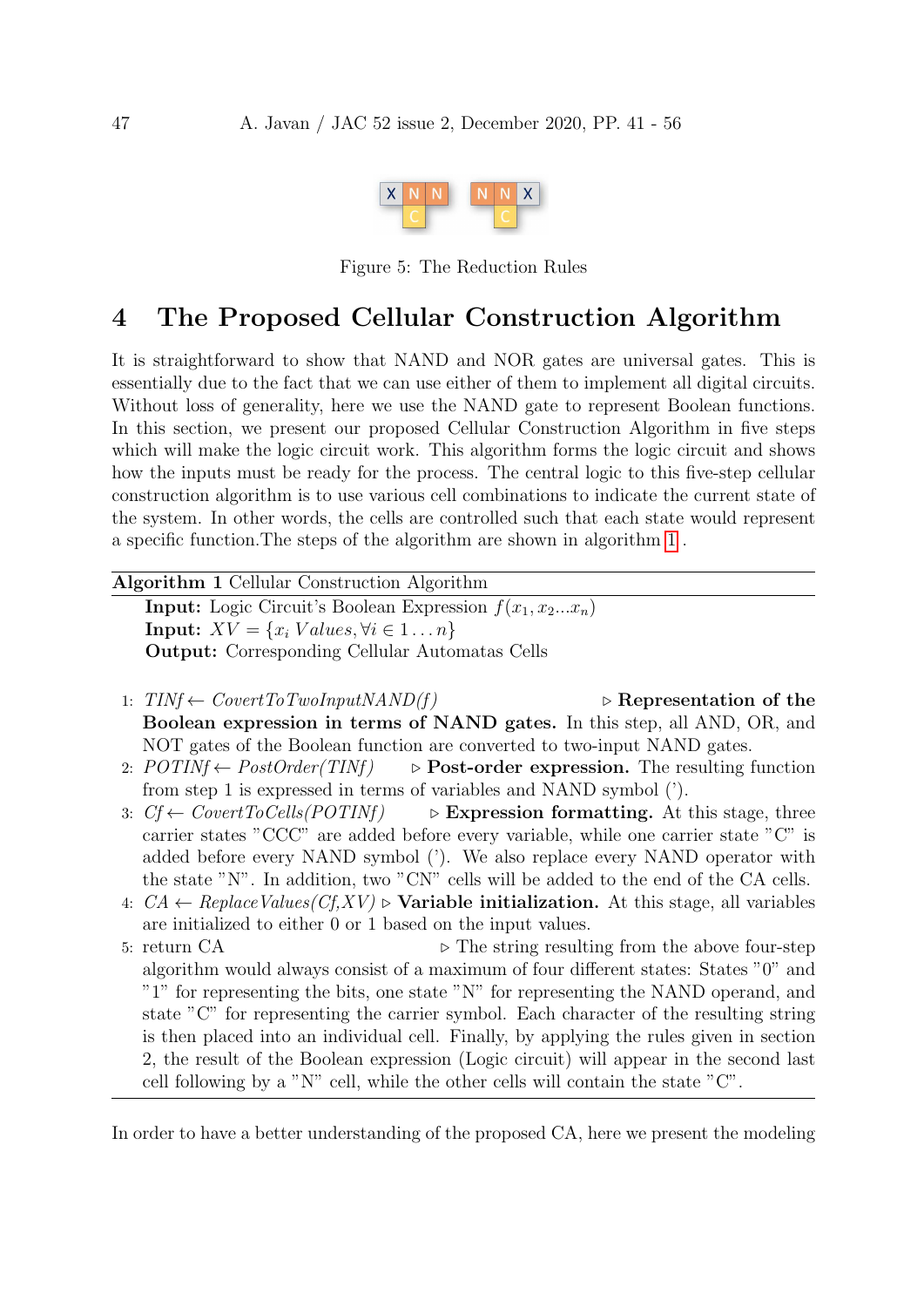<span id="page-7-0"></span>of a digital circuit with an example. Consider the Boolean function presented in equation [1.](#page-7-0)

$$
f(x, y, z) = (x \wedge y') \vee (x \wedge z) \tag{1}
$$

<span id="page-7-1"></span>The implementation of the equation [1](#page-7-0) by two-input NAND gates, will be as equation [2.](#page-7-1)

$$
Cover to TwoInput NAND(f) = ((x \land (y \land 1)')' \land (x \land z)')'
$$
\n(2)

<span id="page-7-2"></span>The post-order representation of the function is achieved by removing the AND symbols and parentheses, as seen in equation [3.](#page-7-2)

$$
PostOrder(CovertToTwoInputNAND(f)) = xy1"xz"
$$
\n(3)

<span id="page-7-3"></span>Converting the post-order template to cell states shown in equation [4.](#page-7-3)

$$
C(f) = CCCxCCCyCCC1CNCNCCCcCCCzCNCNCN
$$
\n
$$
(4)
$$

<span id="page-7-4"></span>Replacing variables by arbitrary values of  $XV = \{x_{value}, y_{value}, z_{value}\} = \{1, 0, 0\}$  gives us the equation [5.](#page-7-4)

$$
CA(C(f), XV) = CCC1CCCCCCICNCNCCC1CCCCCC0CNCNCN \tag{5}
$$

Figure [6](#page-7-5) illustrates the starting state of CA, according to [5.](#page-7-4) The figure [7](#page-7-6) shows the next state of CA. Therefore, the resulting CA that corresponds to the given function will be as Figure [8.](#page-14-0)

$$
C
$$

<span id="page-7-6"></span><span id="page-7-5"></span>Figure 6: The CA Cells Corresponding to Function Mentioned in Equation [1.](#page-7-0)

Figure 7: The Second state of CA Cells Corresponding to Function Mentioned in Equation [1.](#page-7-0)

The application of the rules described in Section 2 on cell states in each step, yields to solving the value of the function. The chronological orderings of cell-states for each step is given in Figure [8.](#page-14-0)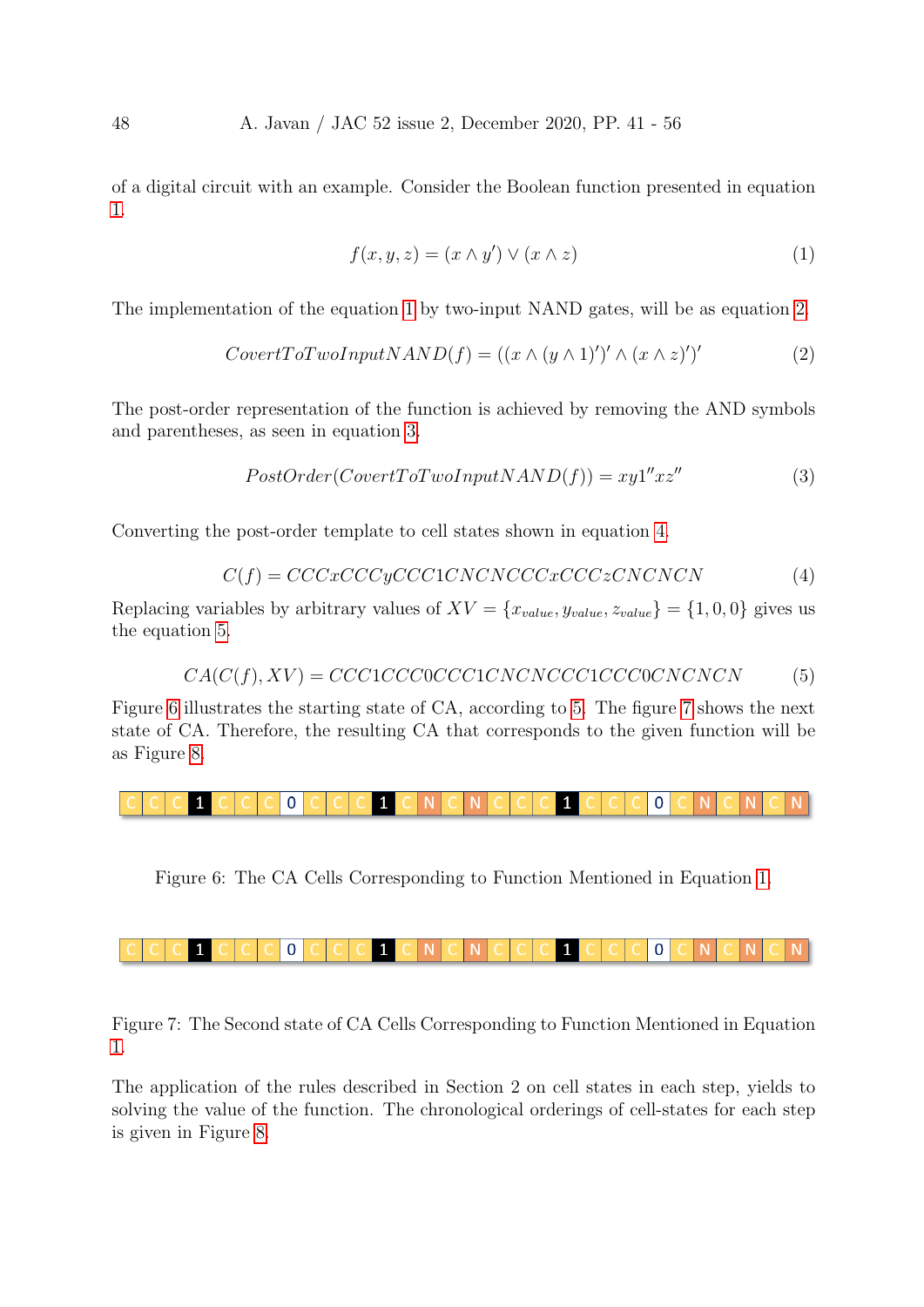As shown in Figure [8,](#page-14-0) the final value of the given Boolean function will then be stored in the second last (second right-most) cell, in the halting state of the CA. The CA proposed in this paper is following the concept of universality proposed by Davis in Section 1. it is assumed that the proposed CA can compute any combinational logic circuit function with determined inputs and functions.

# 5 Analysis

The arrangement of two consecutive cells is exploited in this approach. For example, when two consecutive cells contain values (or states) of 0 and 1, one can conclude that the first bit has reached the "N" state and has remained in that position so that the second bit is beside it. This arrangement indicates that a cell with the state "N" is in front of the two bits; which in turn means that the NAND operation has to be performed on the aforementioned bits. Hence, we can predict the state of the next cellwithout observing its actual value. In fact, the NAND rules have been determined by using the same logic. The reason for placing two carrier states "CCC" before every variable is the avoidance of two variables reaching each other before they reach the NAND operator. Each NAND operation is done in two phase of conversion and reduction, explaining the placement of three carrier states "CCC" before every variable. Conversion rules lead to the placement of the two bits beside the N cell that indicates the end of the NAND operation. Therefore, it is necessary to place one carrier state "C" before every "N" to avoid the placement of two consecutive "N" states in the beginning. In the reduction rules, the idea that two numbers and an "N" state would mean the end of the operation is used to eliminate the NAND operands by replacing the "N" state by the "C" state.

# 6 Halting

As discussed earlier in section 4, once the operation is done, the result of the desired Boolean function will appear in one of the cells and move to the next cell periodically while all other cells contain the carrier symbol. This process can be enhanced by adding halting to the procedure in the following way: Two additional cells (C and N) are appended to the end (right side) of the CA. Upon arrival of the result to these cells, the value of the cell containing the result shifts one step to the right side and stops rotating. Therefore, the second last cell right before the cell containing N always contains the result of the Boolean expression.

# 7 Reduction of The Length of the Expression

The first step of the CA algorithm converts all gates to their equivalent NAND representation. In order to further improve the procedure, inversion rules can indeed be replaced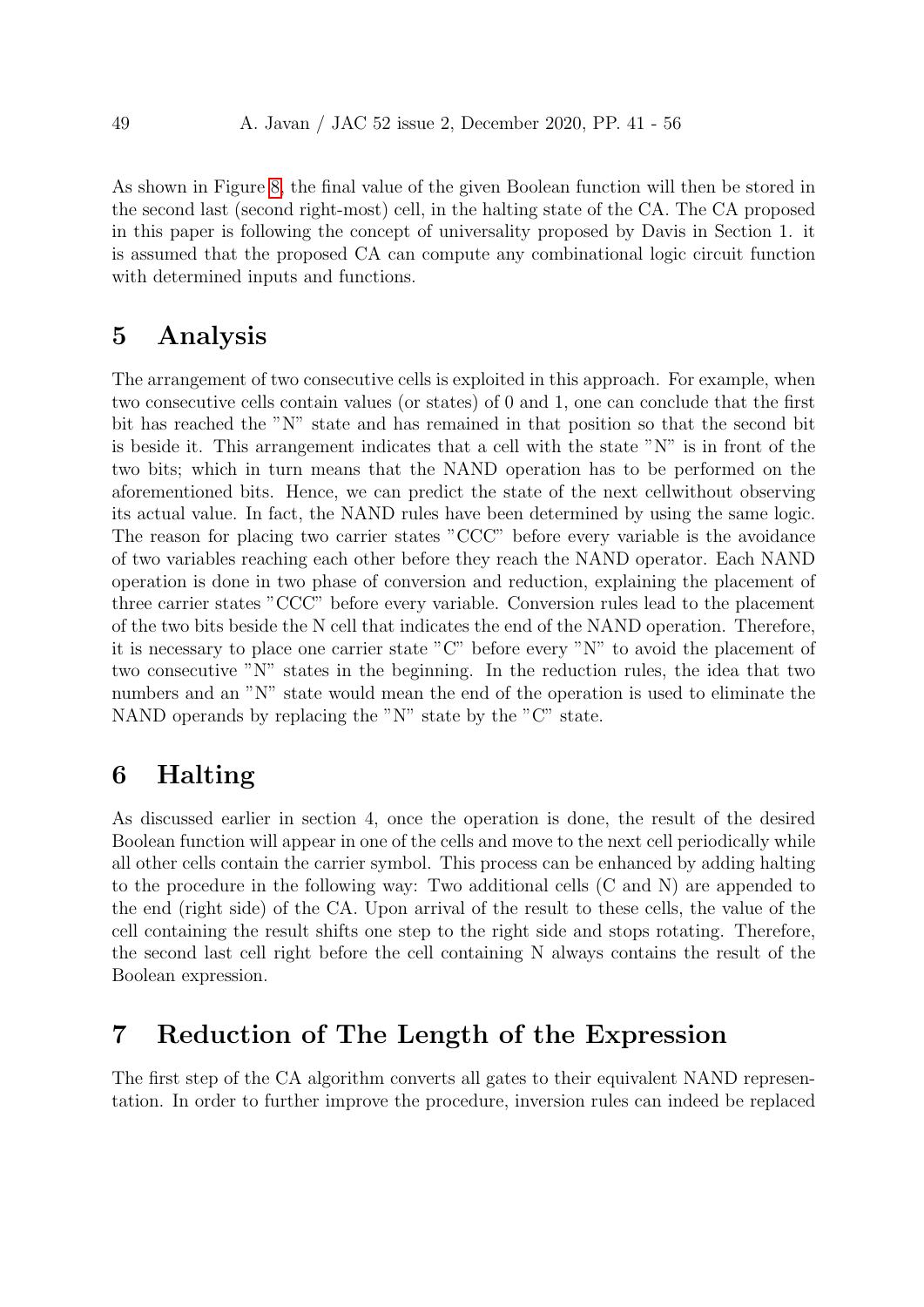by a NAND gate feeding the expression and 1, since  $X = (X1)$ . This technique can significantly reduce the length of the expression since the NAND representation is expected to have terms that are inverse of one another.

# 8 Cell and Time Complexity

We can compute the number of cells required for implementing the function. This is explained in the following example. For the case (xy)', 4 cells are needed for x, 4 for y, 2 for CN, and 2 for the last CN. Thus, the total number of cells is then

$$
4 \times (Number of 1nputs) + 2 \times (Number of NAND Gates) + 2.
$$
 (6)

In order to obtain the results of the logic circuit in the aforementioned cellular automata, the time complexity of the logic computations depends on the number of NAND operations being involved in the leftmost 0/1 bit.

### 9 Future Works

The modeling of logic circuits using CA is proposed in this paper. However, the minimum required CA for implementation of logic circuits on the proposed machine is unknown. The Boolean expressions to be processed are the ones that can be modeled using combinational universal logic circuits. Thus this model corresponds to the combinational universal logic circuits.

In Figure [9,](#page-15-0) the left, middle, and right blocks represent memory cells, logic circuit (Boolean expression) cells, and cells constraining final result, respectively. In the previous sections, the simulation of combinational gates is provided. Hereby, we call this machine as the Cellular Machine. The main question is that how many states are required to model this Cellular Machine. In order to implement the above machine, the rules have to be organized in such a way that provided for the Read/Write commands. Additionally, the rules must implement guiding the result of each block to the next block in the right as well as performing Read/Write executions on the left memory cell based on the given memory address. This CA machine cannot model sequential logic circuits. Thus, it is not possible to model some circuits such as Flip-Flop, etc. which prevents the capability of creating memory cells. In this model, the memory cells should be apart from logic circuits and thus there is a need to provide some cells as memory cells on the left side of the logic circuits part in this machine. If we decide not to use the Flip-Flop to model memory cells, the minimum number of states and the rules to build up this model still remains an open problem. The other problem is as follows. In order to build up such a Cellular Machine with specific states, what sort of physical structures such as atoms, molecules, etc. could be used so that they would cover the rules and states of this Cellular Machine?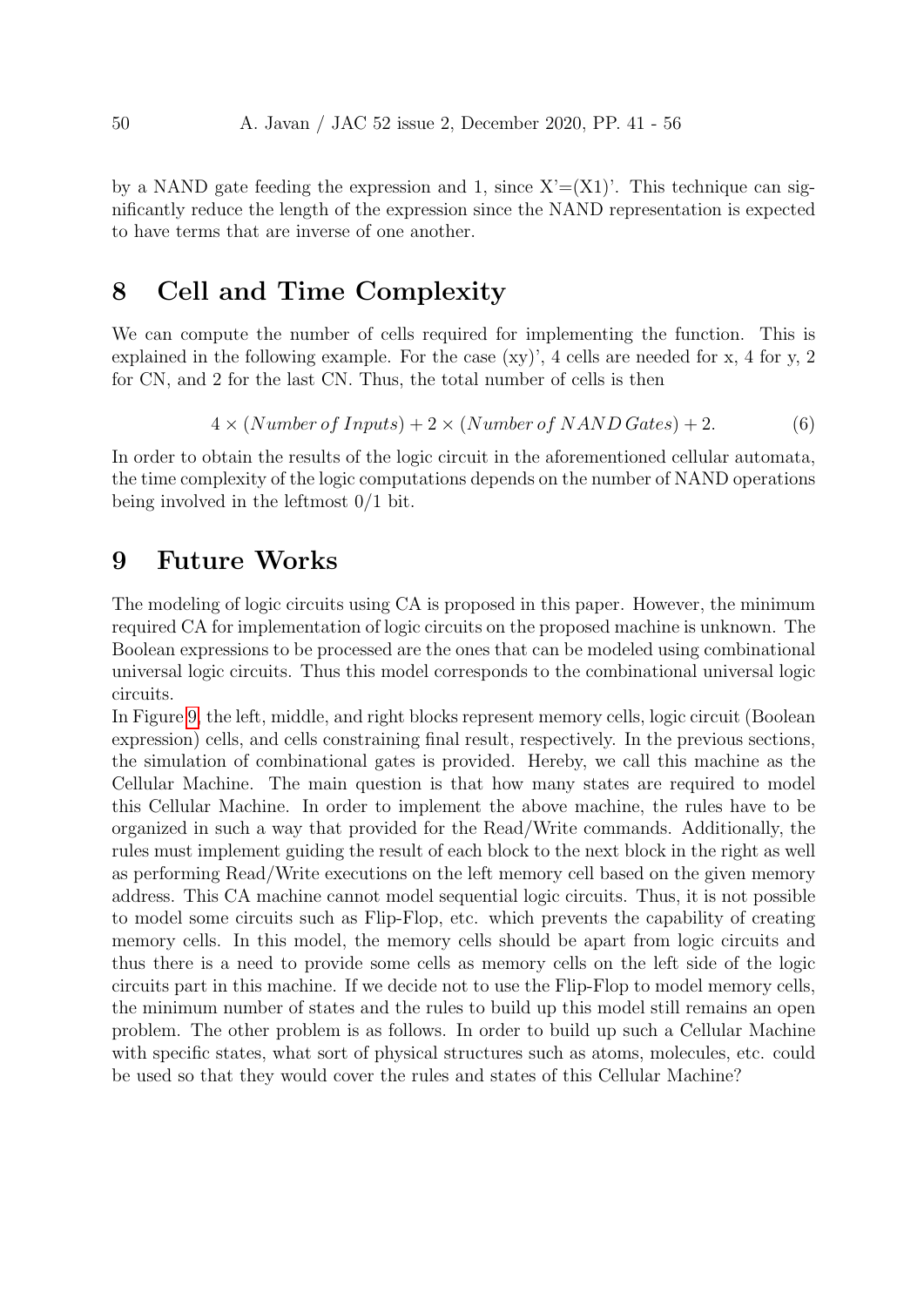# 10 Conclusion

In this work, we showed that the approach presented by Wolfram in [\[34\]](#page-13-3) scould indeed be further optimized by eliminating a redundant state. The presented CA rules and cellular construction algorithm enable us to construct a four-state 1D nearest neighbor CA rather than a five-state, which is significant, compared to our proposed approach. A similar approach may be possible by deploying NOR gates instead of NAND gates. Therefore, CA rules satisfying the four-state requirements are to be designed.

# References

- <span id="page-10-2"></span>[1] Arbib, MA., Simple self-reproducing universal automata, Information and Control. Apr 1966, 9(2):pp.  $\#177-89\#$ .
- [2] Banks, ER., Universality in cellular automata, In IEEE Conference Record of 1970 Eleventh Annual Symposium on Switching and Automata Theory, IEEE, 1970 Oct, pp. #194-215#.
- <span id="page-10-6"></span>[3] Berlekamp, C., Conway, JH., Guy, RK., Winning Ways for your Mathematical Plays, Vol. 2, ISBN: 978-1568811420, 2003.
- <span id="page-10-1"></span>[4] Berto F, Tagliabue J., Cellular automata, 2012.
- <span id="page-10-3"></span>[5] Burks, AW., Essays on cellular automata, University of Illinois Press, 1970.
- [6] Burks, AW., Toward a Theory of Automata Based on more Realistic Primitive Elements, textitInIFIP Congress, 1962, pp. #379-385#.
- <span id="page-10-4"></span>[7] Burks, AW., Von Neumann's self-reproducing automata, MICHIGAN UNIV ANN ARBOR LOGIC OF COMPUTERS GROUP, Jun 1969.
- <span id="page-10-0"></span>[8] Chowdhury, DR., Basu, S., Gupta, IS., Chaudhuri, PP., Design of CAECC-cellular automata based error correcting code. IEEE Transactions on Computers. 1994 Jun;43(6):759-64.
- <span id="page-10-5"></span>[9] Codd, EF., Cellular Automata, Academic Press, Inc., 1968.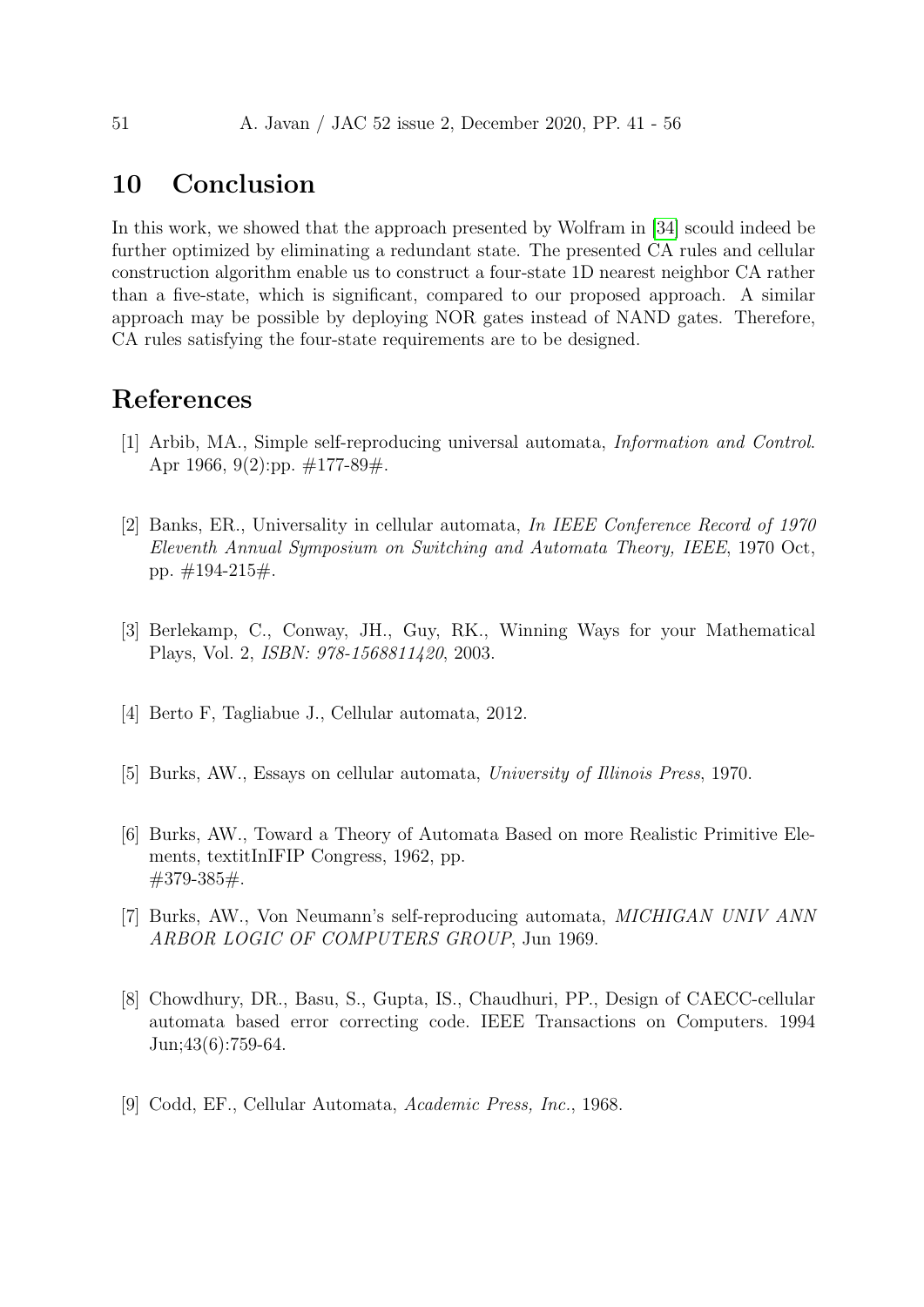- <span id="page-11-2"></span>[10] Cook, M., Universality in Elementary Cellular Automata. Complex Systems, 2004, 15(1): pp.  $\#1-40\#$ .
- <span id="page-11-1"></span>[11] Davis, M., Sigal, R., and Weyuker, EJ., Computability, complexity, and languages: fundamentals of theoretical computer science, Elsevier, 1994.
- <span id="page-11-4"></span>[12] Davis, MD., The Universal Computer: The Road from Leibniz to Turing, W. W. Norton Co., Inc., New York, NY, 2000.
- <span id="page-11-7"></span>[13] Durand, B., Rka, Z., The game of life: universality revisited, *Cellular automata*, Springer, Dordrecht, 1999, pp. #51-74#.
- <span id="page-11-5"></span>[14] Durand-Lose, J., Cellular automata, Universality of Computational Complexity: Theory, Techniques, and Applications, 2012, pp. $\#443-55\#$ .
- <span id="page-11-6"></span>[15] Gardner, M., Mathematical games: The fantastic combinations of John Conways new solitaire game 'life', Scientific American, 1970 Oct, 223(4):pp. #120-3#.
- <span id="page-11-8"></span>[16] Imai, K., Morita, K., A computation-universal two-dimensional 8-state triangular reversible cellular automaton, Theoretical Computer Science, 2000 Jan, 231(2):pp. #181-91#.
- <span id="page-11-10"></span>[17] Mano, M., CR. Kime, CR., Logic and computer design fundamentals, Upper Saddle River, NJ, Pearson Prentice Hall, 2008.
- <span id="page-11-3"></span>[18] Moore, EF., Machine models of self-reproduction, Proceedings of symposia in applied mathematics, American Mathematical Society New York, 1962 Dec, Vol. 14, No. 1962, pp. #17-33#.
- <span id="page-11-0"></span>[19] Muhtaroglu, A., 4.1 Cellular Automaton Processor (CAP), Cellular Automaton Processor Based Systems for Genetic Sequence Comparison/Database Searching, Cornell University, 1996, pp. 6274.
- <span id="page-11-9"></span>[20] Neary, T., Woods, D., P-completeness of cellular automaton Rule 110, International Colloquium on Automata, Languages, and Programming, Springer, Berlin, Heidelberg, 2006 Jul, pp.  $\#132-43\#$ .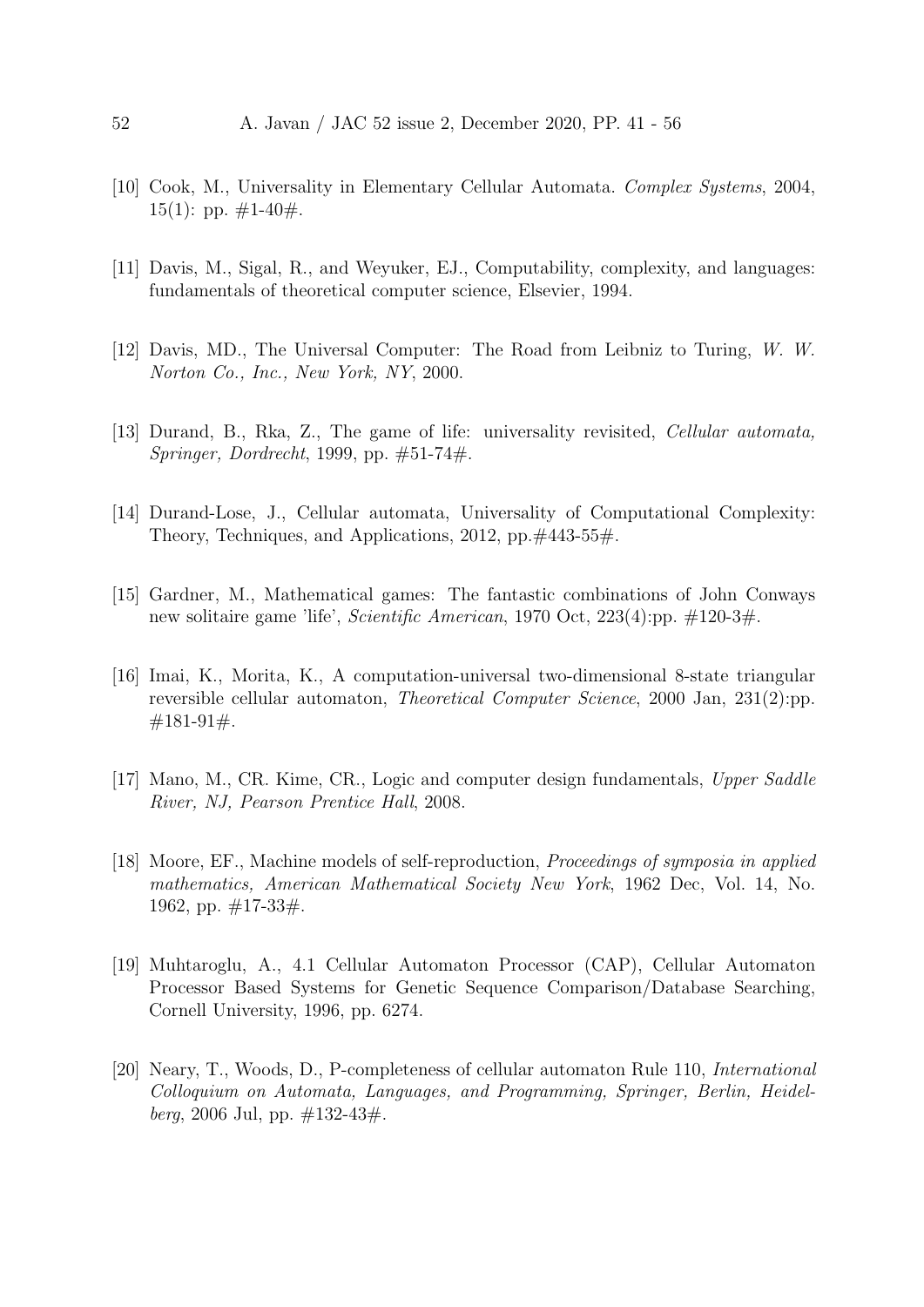- <span id="page-12-9"></span>[21] Noural, F., Kashef, RS., A universal four-state cellular computer, IEEE Transactions on Computers, 1975 Aug, 100(8):pp.  $\#766-76\#$
- <span id="page-12-7"></span>[22] Ollinger, N., Richard, G., Four states are enough!, Theoretical Computer Science, 2011, 412(12):pp.  $\#22-32\#$ .
- <span id="page-12-8"></span>[23] Ollinger, N., The quest for small universal cellular automata, textitInternational Colloquium on Automata, Languages, and Programming, Springer, Berlin, Heidelberg, 2002 Jul, pp. #318-29#.
- <span id="page-12-0"></span>[24] Ollinger, N., Universalities in cellular automata; a (short) survey, Bruno Durand, JAC 2008, France, Regular paper track,  $\langle \text{hal} - 00274563 \rangle$ , 2008 Apr, pp. #102-18#
- <span id="page-12-1"></span>[25] Ollinger, N., Universalities in Cellular Automata, Handbook of Natural Computing, G.
- <span id="page-12-4"></span>[26] Preston Jr., K., Duff, M., J., B., Modern Cellular Automata: Theory and Applications, Plenum Press, 1984.
- <span id="page-12-10"></span>[27] Savant, C.J., Roden, M., Carpenter, G., Electronic Design: Circuits and Systems, ISBN: 0-8053-0285-9, 1991, pp. 682.
- <span id="page-12-5"></span>[28] Shiffman, D., The Nature of Code: Simulating Natural Systems with Processing, Self-published, 2012.
- <span id="page-12-6"></span>[29] Smith III, AR., Simple computation-universal cellular spaces, Journal of the ACM  $(JACM)$ , 1971 Jul, 18(3):pp.  $\#339-53\#$ .
- <span id="page-12-2"></span>[30] Thatcher, JW., Self-describing Turing machines and self-reproducing cellular automata, Essays on, 1970.
- <span id="page-12-3"></span>[31] Thatcher, JW., Universality in the von Neumann cellular model, Michigan univ. Ann arbor coll. of literature science and the arts, 1964 Sep.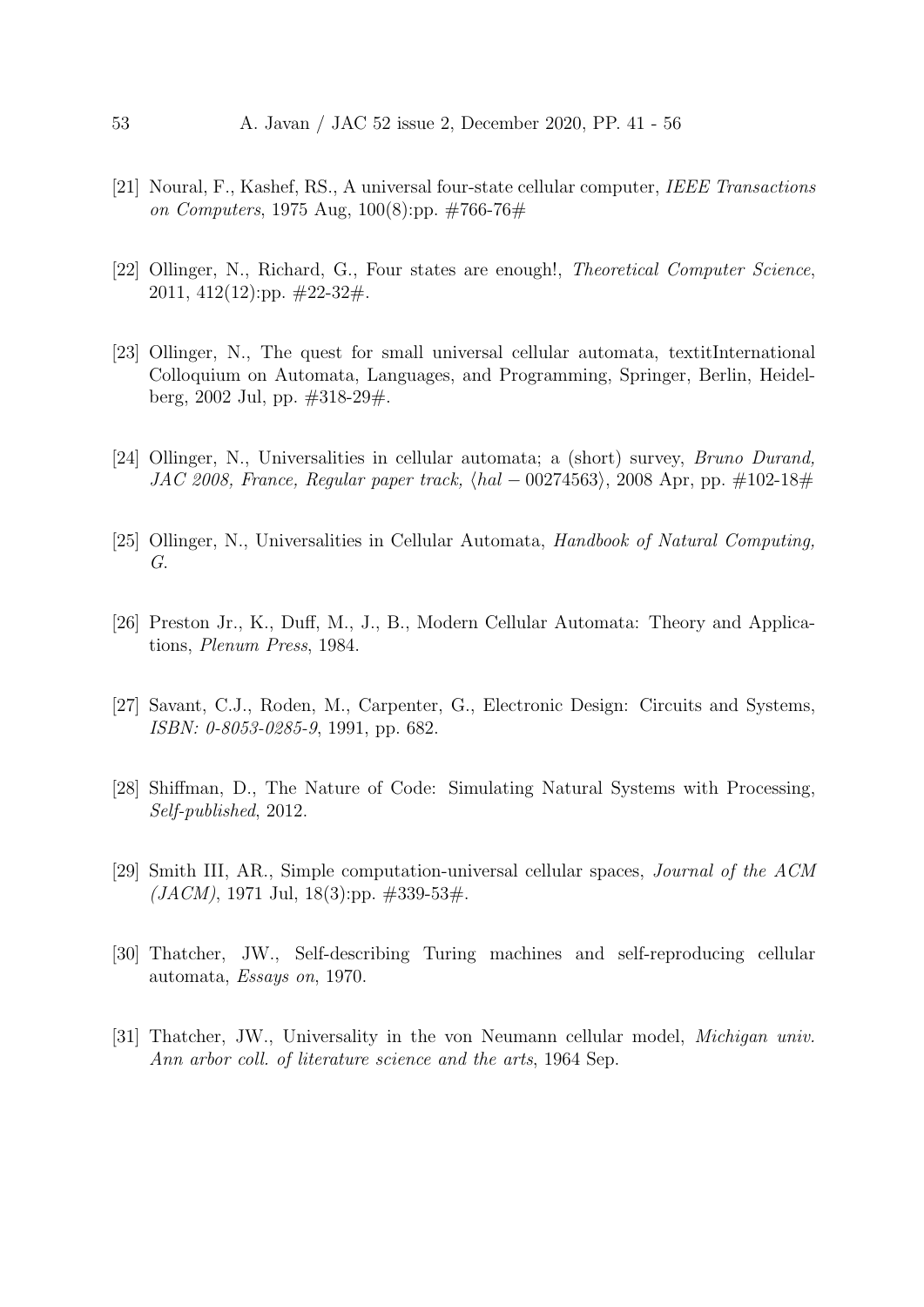- <span id="page-13-1"></span>[32] Tomassini, M., Sipper, M., Perrenoud, M., On the generation of high-quality random numbers by two-dimensional cellular automata. IEEE Transactions on computers. 2000 Oct;49(10):1146-51.
- <span id="page-13-5"></span>[33] Von Neumann J., Burks, AW., Theory of self-reproducing automata, Urbana: University of Illinois Press, 1996.
- <span id="page-13-3"></span>[34] Wolfram, S., A New Kind of Science, Champaign, Ilinois, US, United States: Wolfram Media Inc. 2002.
- <span id="page-13-4"></span>[35] Wolfram, S., Cellular automata as models of complexity, Nature, 1984, 311: pp. #41924#.
- <span id="page-13-2"></span>[36] Wolfram, S., Computation Theory of Cellular Automata, Comm. Math. Phys., 1984, 96: pp. #1557#.
- <span id="page-13-0"></span>[37] Wolfram, S., Universality and complexity in cellular automata, *Physica D: Nonlinear* Phenomena, 1984, 10(1-2): pp.  $\#1-35\#$ .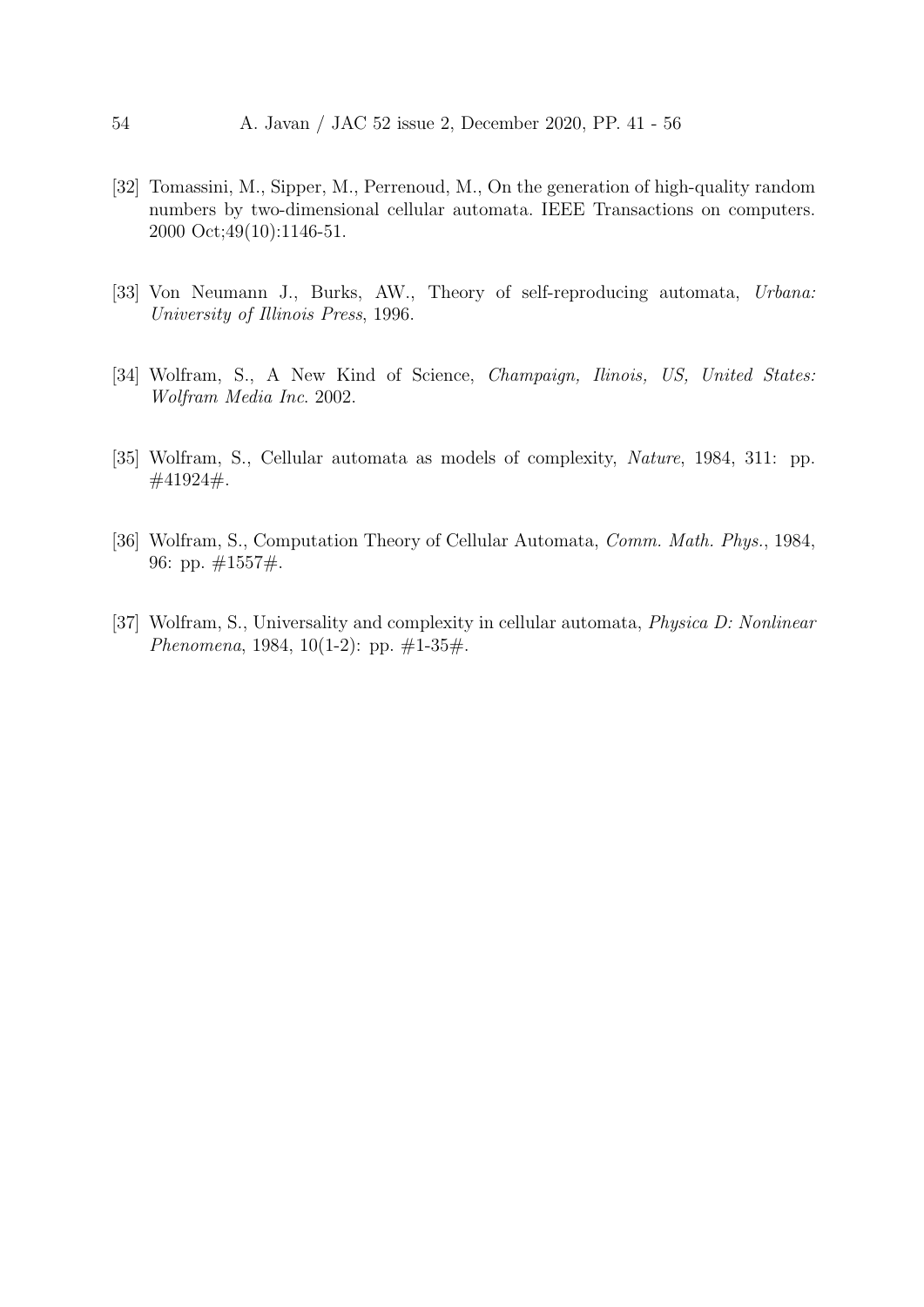<span id="page-14-0"></span>

Figure 8: Time steps in the evolution of the CA corresponding to the function in Equation [1.](#page-7-0)